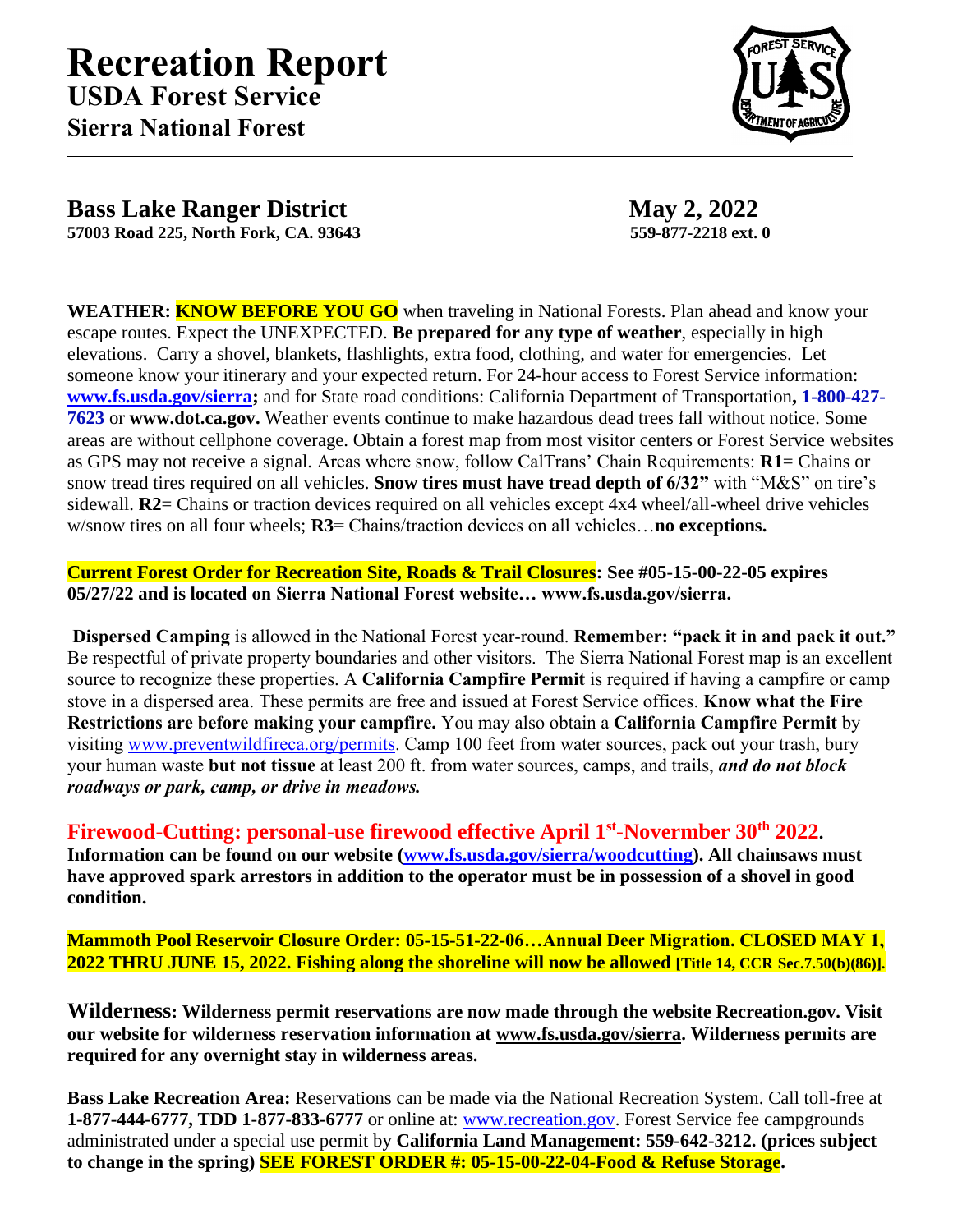|  |  | Notes: $R =$ Reservable, $P =$ Parking, $* =$ Operated by California Land Management |
|--|--|--------------------------------------------------------------------------------------|
|--|--|--------------------------------------------------------------------------------------|

| Campground                                      | <b>Status</b> | <b>Sites</b>   | <b>H20</b>   | <b>Toilet</b> | <b>Trailer</b>  | <b>Fees</b>              | <b>Fish Hike</b><br>Swim | Elev.             | <b>Comments</b>                             |
|-------------------------------------------------|---------------|----------------|--------------|---------------|-----------------|--------------------------|--------------------------|-------------------|---------------------------------------------|
| <b>Big Sandy</b>                                | <b>Closed</b> | 18             |              | vault         | 30'             | $\mathbb{S}$             | F, H                     | 5800'             | F.O.#:05-15-00-22-05                        |
| <b>Bowler/ Group</b><br><b>Bear Boxes</b>       | <b>Closed</b> | 12             |              | vault         | 30'             | \$0                      | $\, {\rm H}$             | 7000'             | $F. O. #: 05-15-00-22-05$                   |
| Chilkoot*                                       | <b>Closed</b> | 14             |              | vault         | 20'             | \$R                      | F, H                     | 4600'             | $F.O.#: 05-15-00-22-05$                     |
| <b>China Bar</b>                                | <b>Closed</b> | 6              |              | vault         |                 | \$0                      | F, H, S                  | 3300'             | $F.O. #: 05-15-00-22-05$                    |
| <b>Clover Meadow</b><br><b>Bear Boxes</b>       | <b>Closed</b> | $\tau$         | $\mathbf{X}$ | vault         | 20'             | \$0                      | $\mathbf H$              | 7000'             | <b>Snow</b>                                 |
| <b>Crane Valley*</b><br><b>Group/Bear Box</b>   | <b>Closed</b> | $\overline{7}$ |              | vault         | 30'             | \$R                      | F, H, S                  | 3500'             | $F. O. #: 05-15-00-22-05$                   |
| $\overline{\mathbf{D}}$ enver*<br>Church picnic | Open          | 28             | $\mathbf X$  | flush         |                 | \$P                      | F, H, S                  | 3500'             | <b>Bass Lake</b>                            |
| Dirt Flat*<br><b>Bear Boxes</b>                 | Open          | 5              | $\mathbf X$  | vault         |                 | \$R                      | F, H, S                  | 1600'             | <b>Along Hwy 140/Merced River</b>           |
| Dry Gulch*<br><b>Bear Boxes</b>                 | Open          | $\overline{4}$ | $\mathbf X$  | vault         |                 | \$R                      | F, H, S                  | 1600'             | <b>Along Hwy 140/Merced River</b>           |
| <b>Falls Beach*</b><br>Picnic                   | Open          | 6              | $\mathbf X$  | flush         |                 | \$P                      | F, H, S                  | 3500'             | North shore of Bass Lake                    |
| Fish Creek*                                     | <b>Closed</b> | $\overline{7}$ |              | vault         | 20'             | \$R                      | F, H                     | 4600'             | $F.O.# 05-15-00-22-05$                      |
| Forks*                                          | <b>OPEN</b>   | 31             | $\mathbf{X}$ | flush         | 40'             | \$R                      | F, H, S                  | 3500'             | <b>Bass Lake</b>                            |
| <b>Fresno Dome*</b>                             | <b>Closed</b> | 15             |              | vault         | 20'             | $\mathbb{S}$             | F, H                     | 6400'             | $F.O.#: 05-15-00-22-05$                     |
| Gaggs Camp*                                     | <b>Closed</b> | 12             |              | vault         | 20'             | $\mathbb{S}$             | F, H                     | 5700'             | F.O.#:05-15-00-22-05                        |
| <b>Granite Creek</b><br><b>Bear Boxes</b>       | <b>Closed</b> | 14             |              | vault         | 20'             | \$0                      | F, H                     | 7000'             | F.O.#:05-15-00-22-05                        |
| Greys Mtn.*                                     | <b>Closed</b> | 26             |              | vault         | 20'             | $\mathbb{S}$             | F, H                     | 5400'             | <b>End of Season</b>                        |
| <b>Indian Flat</b><br>Picnic                    | Open          |                |              | vault         |                 | \$P                      | F, H, S                  | 1500'             | <b>Pack Out Trash</b>                       |
| <b>Jerseydale</b>                               | <b>Closed</b> | 10             | $\mathbf X$  | vault         |                 | \$0                      | $\, {\rm H}$             | 3600'             | $F.O.# 05-15-00-22-05$                      |
| Kelty Mdw*<br><b>Bear Boxes</b>                 | <b>Closed</b> | 11             |              | vault         | 20'             | \$R                      | $\, {\rm H}$             | 5800'             | $F.O.#: 05-15-00-22-05$                     |
| Lakeside*<br>Picnic                             | Open          | 5              | $\mathbf{X}$ | flush         |                 | \$P                      | F, S                     | 3500'             | <b>Bass Lake</b>                            |
| <b>Little Denver</b><br>Church*<br>Picnic       | Open          | $\overline{7}$ | $\mathbf{X}$ | flush         |                 | \$P                      | F, H, S                  | 3500 <sup>'</sup> | <b>Bass Lake</b>                            |
| <b>Little Jackass</b>                           | <b>Closed</b> | 5              |              | vault         | 28'             | \$0                      | H                        | 4800'             | $F.O.#: 05-15-00-22-05$                     |
| <b>Lone Sequoia</b><br><b>Trailhead</b>         | Open          | 5              |              | vault         | 40 <sup>o</sup> | $\overline{30}$          | F, H, S                  | 3800'             | <b>NO SERVICE/PAK-OUT</b><br><b>GARBAGE</b> |
| Lower<br>Chiquito*                              | <b>Closed</b> | $\overline{7}$ |              | vault         | 25'             | $\overline{\mathcal{S}}$ | F, H                     | 4900'             | F.O.#:05-15-00-22-05                        |
| Lupine-Cedar*                                   | Open          | 113            | $\mathbf{X}$ | flush         | 40 <sup>o</sup> | \$R                      | F, H, S                  | 3500'             | <b>Bass Lake</b>                            |
| <b>Mammoth</b><br>Pool*                         | <b>Closed</b> | 47             | $\mathbf{X}$ | vault         | 30 <sup>2</sup> | \$R                      | F, H                     | 3600'             | $F.O.#:05-15-00-22-05$                      |
| <b>McClendon</b><br><b>Beach</b><br>Picnic      | Open          |                |              | vault         |                 | \$0                      | $\mathbf F$              | 1500'             | <b>No Camping/No Fires</b>                  |
| Mile High Vista*<br>Picnic                      | Open          |                |              | vault         |                 | \$0                      |                          | 5300'             | Pack It In-Pack It Out                      |
| Nelder Grove*                                   | <b>Closed</b> | $\overline{7}$ |              | vault         | $28'$           | \$0                      | H                        | 5500'             | $F.O. \#: 05-15-00-22-05$                   |
| <b>Pine Point</b><br>Picnic                     | Open          | 9              | $\mathbf X$  | flush         |                 | \$P                      | F, S                     | 3500'             | <b>Bass Lake</b>                            |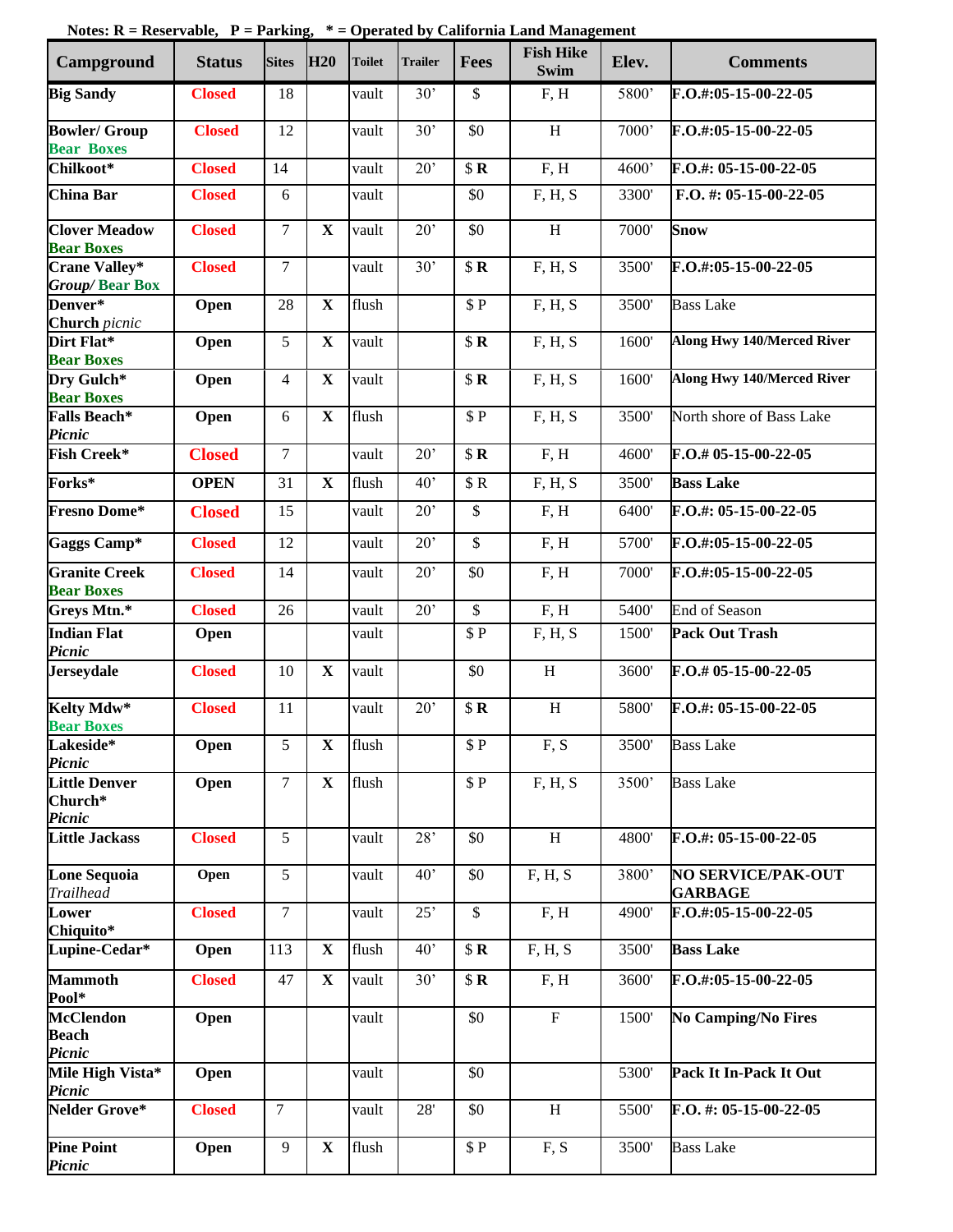| Pine Slope*<br>Picnic                  | Open                      | 6              | $\mathbf X$ | flush |     | \$P            | F, S        | 3500 <sup>'</sup> | <b>Bass Lake</b>                                                                  |
|----------------------------------------|---------------------------|----------------|-------------|-------|-----|----------------|-------------|-------------------|-----------------------------------------------------------------------------------|
| Placer*                                | <b>Closed</b>             | 8              |             | vault | 30' | $\mathbb{S}$   | F, H        | 4100'             | F.O.#:05-15-00-22-05                                                              |
| <b>Recreation Pt.*</b><br><b>Group</b> | Open                      | $\overline{7}$ | $\mathbf X$ | flush | No  | \$P            | F, S        | 3500'             | <b>Bass Lake</b>                                                                  |
| <b>Redinger Lake</b>                   | Open                      | 5              |             | vault | 25' | \$0            | F, H        | 1400'             | Pack In-Pack Out/ NO FIRE                                                         |
| Red Bud*<br>Picnic                     | Open                      | 5              |             | vault |     | \$P            | $\mathbf F$ | 1500'             | <b>Pack Out Trash</b>                                                             |
| Rock Creek*                            | <b>Closed</b>             | 18             | $\mathbf X$ | vault | 30' | \$R            | F, H        | 4300'             | F.O.#:05-15-00-22-05                                                              |
| Rocky Pt.*<br>Picnic                   | Open                      | 8              | $\mathbf X$ | vault |     | \$P            | F, H, S     | 3500'             | <b>Bass Lake/ PG&amp;E</b>                                                        |
| Soda Springs*                          | <b>Closed</b>             | 18             |             | vault | 20' | $\mathbb{S}$   | F, H        | 4300'             | F.O.#:05-15-00-22-05                                                              |
| Soquel*                                | <b>Closed</b>             | 11             |             | vault | 20' | \$R            | F, H        | 5400'             | <b>End of Season /Snow</b>                                                        |
| <b>Spring Cove*</b>                    | Open                      | 63             | $\mathbf X$ | flush | 30' | \$R            | F, H, S     | 3500'             | <b>Bass Lake</b>                                                                  |
| Summerdale*                            | <b>Closed</b>             | 30             | $\mathbf X$ | vault | 40' | \$R            | F, H        | 5000'             | Hwy 41/ End of Season                                                             |
| Sweetwater*                            | <b>Closed</b>             | $\overline{7}$ |             | vault | 20' | \$R            | F, H        | 3800'             | F.O.#: 05-15-00-22-05                                                             |
| <b>Texas Flat*</b><br><b>Group</b>     | <b>Closed</b>             | $\overline{4}$ |             | vault | 20' | \$R            | F, H        | 5400'             | $F.O.#: 05-15-00-22-05$                                                           |
| <b>Upper Chiquito*</b>                 | <b>Inaccessible</b>       | 20             |             | vault | 24' | \$0            | F, H        | 6800'             | <b>Snow</b>                                                                       |
| Westfall <sup>*</sup><br>Picnic        | <b>Closed</b>             | $\overline{4}$ |             | vault |     | \$0            |             | 4500'             | Hwy 41/ Pack In-Pack Out                                                          |
| Whiskers*                              | <b>Closed</b>             | 8              |             | vault | 20' | $\mathbb{S}$   | F, H        | 5300'             | F.O.#:05-15-00-22-05                                                              |
| <b>Whisky Falls</b>                    | <b>Closed</b>             | 14             |             | vault | 24' | \$0            | F, H        | 5800'             | F.O.#: 05-15-00-22-05                                                             |
| <b>Willow Cove</b><br>Picnic           | Open                      | $\overline{3}$ |             | none  |     | \$P            | F, S        | 3500'             | <b>Bass Lake</b>                                                                  |
| <b>Windy Point*</b><br>Picnic          | Open                      | $\theta$       |             | none  |     | $\overline{0}$ |             | 3300 <sup>*</sup> | <b>Accessible only by foot/Mammoth</b><br><b>Pools/ Gate Closed/ Forest Order</b> |
| <b>Wishon Boat*</b><br>(launch)        | <b>Open Year</b><br>Round | 47             | $\mathbf X$ | flush | 30' | \$P            | F, S        | 3400 <sup>'</sup> | Bass Lake/<br>Boat & trailer parking                                              |
| <b>Wishon Point</b>                    | Open                      | 31             | $\mathbf X$ | flush | 30' | \$R            | F, S        | 3400 <sup>'</sup> | <b>Bass Lake</b>                                                                  |

## **Roads: FR = Forest Route**

| <b>Status</b> | <b>Roads</b>                        | <b>Comments</b>                                             |
|---------------|-------------------------------------|-------------------------------------------------------------|
| <b>Open</b>   | Beasore (FR 5S07)                   | Inaccessible due to snow @ 7 miles in./ 3-4 ft. snow@Summit |
| Open          | Road (FR $6S10x$ )                  | snow/hazards/ 4x4 wheel drive only                          |
| Open          | Central Camp Road (FR 6S42)         | Not open thru to Beasore?                                   |
| Open          | Minarets Road (FR FS81)             | <b>Accessible to Jackass Organizational Camp</b>            |
| Open          | Grizzly Road (FR 6S01) to (6S71)    | Snow hazards/drifts/one lane road                           |
| Open          | Peckinpah Road (FR 8S09)            | <b>Leave No Trace</b>                                       |
| Open          | Whisky Falls Road (FR 8S70)         | Watch for hazards                                           |
| Open          | Sky Ranch Road (FR 6S10)            | Inaccessible some areas/ Do not cause resource damage       |
| <b>Open</b>   | Raymond Rd/Goat Meadow (Hwy 41)     | Pack It In-Pack It Out                                      |
| Open          | Jerseydale (FR 5S24) $\&$ (FR 5S25) | Inaccessible some areas/4x4 wheel drive only                |
| Open          | Summit Road(5S09)                   | Inaccessible some areas/4x4 wheel drive only                |